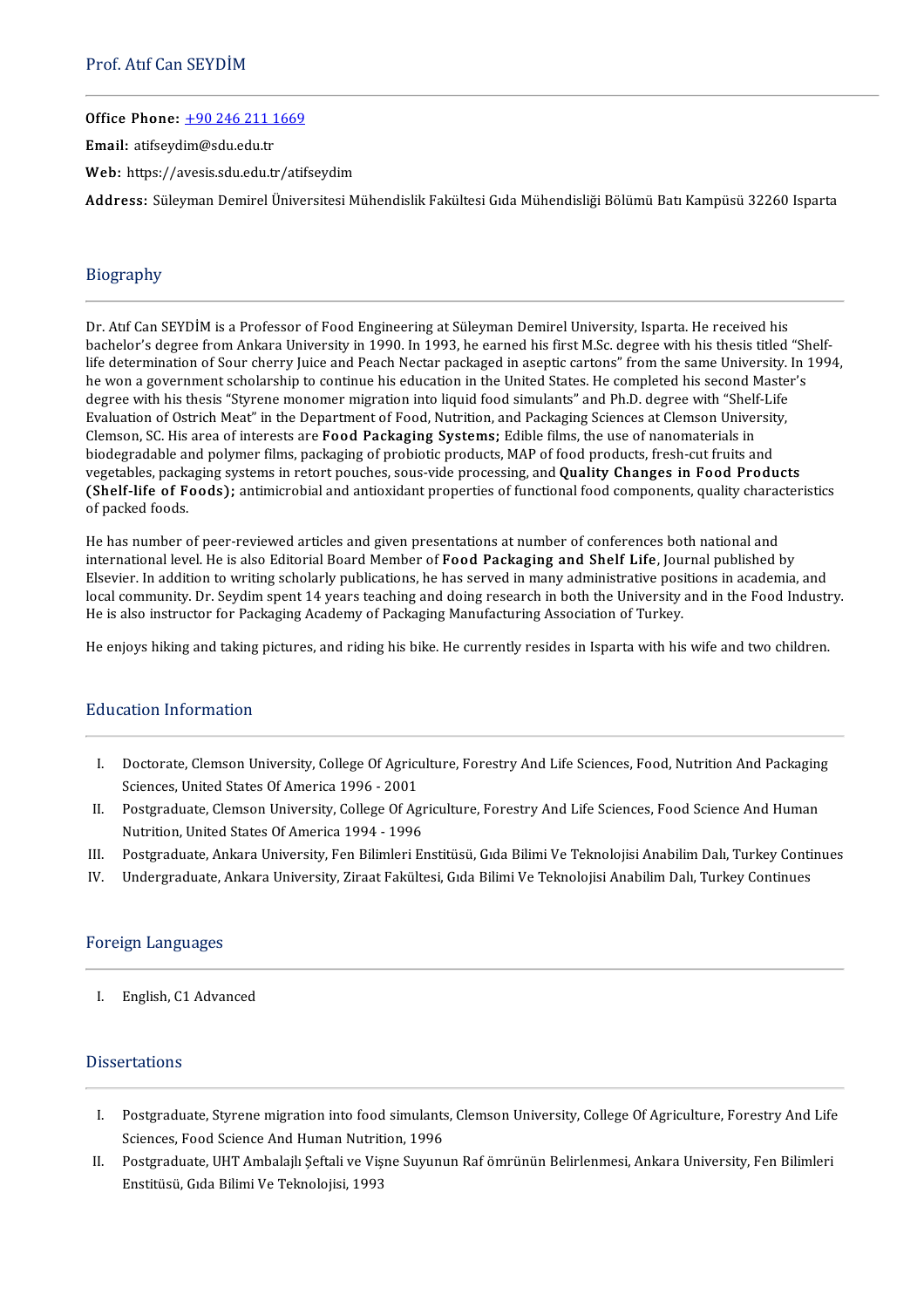# Research Areas

Food Engineering, Food Science, Food Chemistry, Food Technology, Meat, Poultry and Game Technology, Food Processing (pasteurisation, sterilisation, refrigeration, lyophilisation, etc.), Food Packaging, Engineering and Technology

## Academic Titles / Tasks

- I. Professor, Suleyman Demirel University, Mühendislik Fakültesi, Gıda Mühendisliği, 2013 Continues
- I. Professor, Suleyman Demirel University, Mühendislik Fakültesi, Gıda Mühendisliği, 2013 Continues<br>II. Associate Professor, Suleyman Demirel University, Mühendislik Fakültesi, Gıda Mühendisliği, 2008 2013<br>U. Assistant I. Professor, Suleyman Demirel University, Mühendislik Fakültesi, Gıda Mühendisliği, 2013 - Continues<br>II. Associate Professor, Suleyman Demirel University, Mühendislik Fakültesi, Gıda Mühendisliği, 2008 - 2013<br>III. Assista
- III. Assistant Professor, Suleyman Demirel University, Mühendislik Fakültesi, Gıda Mühendisliği, 2002 2008<br>Articles Published in Journals That Entered SCI, SSCI and AHCI Indexes

- rticles Published in Journals That Entered SCI, SSCI an<br>I. Utilization of chestnut shell lignin in alginate films<br>SÖÖÜTE SEVDİMA G **Utilization of chestni**<br>SÖĞÜT E., SEYDİM A. C.<br>JOUPMAL OF THE SCIEN Utilization of chestnut shell lignin in alginate films<br>SÖĞÜT E., SEYDİM A. C.<br>JOURNAL OF THE SCIENCE OF FOOD AND AGRICULTURE, 2022 (Journal Indexed in SCI)<br>Whoy protein isolate, and sarrageonan based edible films as sarria SÖĞÜT E., SEYDİM A. C.<br>JOURNAL OF THE SCIENCE OF FOOD AND AGRICULTURE, 2022 (Journal Indexed in SCI)<br>II. Whey protein isolate- and carrageenan-based edible films as carriers of different probiotic bacteria<br>SÖĞÜTE, Fili
- JOURNAL OF THE SCIENCE OF FO<br>Whey protein isolate- and car<br>SÖĞÜT E., Filiz B. E. , SEYDİM A. C.<br>Journal of Dairy Sciance, 2022 (Jo Whey protein isolate- and carrageenan-based edible films<br>SÖĞÜT E., Filiz B. E. , SEYDİM A. C.<br>Journal of Dairy Science, 2022 (Journal Indexed in SCI Expanded)<br>Development of chitesen (aveloplefin conclumer and chites SÖĞÜT E., Filiz B. E. , SEYDİM A. C.<br>Journal of Dairy Science, 2022 (Journal Indexed in SCI Expanded)<br>III. Development of chitosan/cycloolefin copolymer and chitosan/polycaprolactone active bilayer films<br>incornerated w
	-
- Journal of Dairy Science, 2022 (Journal Indexed in SCI Expanded With grape seed extract and carvacrol<br>incorporated with grape seed extract and carvacrol<br>söčür F. SEVDIM A.C. Chiralt A. Development of chitosan/cycl<br>incorporated with grape seed<br>SÖĞÜT E., SEYDİM A. C. , Chiralt A.<br>JOUPNAL OF POLYMER RESEARCH incorporated with grape seed extract and carvacrol<br>SÖĞÜT E., SEYDİM A. C. , Chiralt A.<br>JOURNAL OF POLYMER RESEARCH, vol.28, no.8, 2021 (Journal Indexed in SCI)
- SÖĞÜT E., SEYDİM A. C. , Chiralt A.<br>JOURNAL OF POLYMER RESEARCH, vol.28, no.8, 2021 (Journal Indexed in SCI)<br>IV. Determination of bioactive properties of different edible mushrooms from Turkey<br>Alkin M. SÖĞÜT E. SEVDİM A. C JOURNAL OF POLYMER RESEAR<br>Determination of bioactive p<br>Alkin M., SÖĞÜT E., SEYDİM A. C.<br>JOUPNAL OF FOOD MEASUPEMI Determination of bioactive properties of different edible mushrooms from Turkey<br>Alkin M., SÖĞÜT E., SEYDİM A. C.<br>JOURNAL OF FOOD MEASUREMENT AND CHARACTERIZATION, 2021 (Journal Indexed in SCI)<br>Effect of urbey protein edibl
	-
- Alkin M., SÖĞÜT E., SEYDİM A. C.<br>JOURNAL OF FOOD MEASUREMENT AND CHARACTERIZATION, 2021 (Journal Indexed in SCI)<br>V. Effect of whey protein edible films containing plant essential oils on microbial inactivation of slice JOURNAL OF FOOD MEASUREMENT AND CHARACTERIZATION, 2021 (Journal Indexed in SCI)<br>Effect of whey protein edible films containing plant essential oils on microbial inac<br>Kasar cheese<br>SEYDIM A. C., Sarikus-Tutal G., SÖĞÜT E. Effect of whey protein edible films<br>Kasar cheese<br>SEYDİM A. C. , Sarikus-Tutal G., SÖĞÜT E.<br>Feed Peskasing and Shelf Life val 26, 20
	-
	- Food Packaging and Shelf Life, vol.26, 2020 (Journal Indexed in SCI)
- SEYDİM A. C. , Sarikus-Tutal G., SÖĞÜT E.<br>Food Packaging and Shelf Life, vol.26, 2020 (Journal Indexed in SCI)<br>VI. Classification of honeys collected from different regions of Anatolia by chemometric methods<br>SÖĞÜTE SEVDİM Food Packaging and Sh<br>Classification of hon<br>SÖĞÜT E., SEYDİM A. C.<br>JOUPNAL OF FOOD PRO Classification of honeys collected from different regions of Anatolia by chemomet<br>SÖĞÜT E., SEYDİM A. C.<br>JOURNAL OF FOOD PROCESSING AND PRESERVATION, vol.44, 2020 (Journal Indexed in SCI)<br>Effects of Ozonation on Annie luis

- SÖĞÜT E., SEYDİM A. C.<br>JOURNAL OF FOOD PROCESSING AND PRESERVA<br>VII. Effects of Ozonation on Apple Juice Quality<br>Are Budak N. H. SEVDİM A. G. Güzel Savdin Z JOURNAL OF FOOD PROCESSING AND PRESERVATIO<br>Effects of Ozonation on Apple Juice Quality<br>Arı B., Budak N. H. , SEYDİM A. C. , Güzel-Seydim Z. B.<br>International Journal of Eruit Science, vol 20, 2020 (J Arı B., Budak N. H. , SEYDİM A. C. , Güzel-Seydim Z. B.<br>International Journal of Fruit Science, vol.20, 2020 (Journal Indexed in SCI)
- Arı B., Budak N. H. , SEYDİM A. C. , Güzel-Seydim Z. B.<br>International Journal of Fruit Science, vol.20, 2020 (Journal Indexed in SCI)<br>VIII. A model system based on glucose–arginine to monitor the properties of Maillard rea International Journal of Fruit Science, vol.<br>A model system based on glucose–ar<br>SÖĞÜT E., ERTEKİN FİLİZ B., SEYDİM A. C.<br>Journal of Food Science and Technology A model system based on glucose–arginine to monitor the prop<br>SÖĞÜT E., ERTEKİN FİLİZ B., SEYDİM A. C.<br>Journal of Food Science and Technology, 2020 (Journal Indexed in SCI)<br>The preperties of kappe serreseepen and whey prete

SÖĞÜT E., ERTEKİN FİLİZ B., SEYDİM A. C.<br>Journal of Food Science and Technology, 2020 (Journal Indexed in SCI)<br>IX. The properties of kappa-carrageenan and whey protein isolate blended films containing<br>nomegranate seed eil. Journal of Food Science<br>The properties of kap<br>pomegranate seed oil<br>Söčür E. Bakis A.M.L The properties of kappa-carrageenan and whey<br>pomegranate seed oil<br>SÖĞÜT E., Balqis A. M. I. , Hanani Z. A. N. , SEYDİM A. C.<br>POLYMER TESTING .val 77–2019 (Jaurnal Indaved in S pomegranate seed oil<br>SÖĞÜT E., Balqis A. M. I. , Hanani Z. A. N. , SEYDİM A. C.<br>POLYMER TESTING, vol.77, 2019 (Journal Indexed in SCI)

SÖĞÜT E., Balqis A. M. I. , Hanani Z. A. N. , SEYDİM A. C.<br>POLYMER TESTING, vol.77, 2019 (Journal Indexed in SCI)<br>X. The effects of chitosan- and polycaprolactone-based bilayer films incorporated with grape seed<br>outport an POLYMER TESTING, vol.77, 2019 (Journal Indexed in SCI)<br>The effects of chitosan- and polycaprolactone-based bilayer film:<br>extract and nanocellulose on the quality of chicken breast fillets<br>SÖČÜT E. SEVDİM A.C The effects of chitos:<br>extract and nanocell<br>SÖĞÜT E., SEYDİM A. C.<br>LWT EOOD SCIENCE AN extract and nanocellulose on the quality of chicken breast fillets<br>SÖĞÜT E., SEYDİM A. C.<br>LWT-FOOD SCIENCE AND TECHNOLOGY, vol.101, pp.799-805, 2019 (Journal Indexed in SCI)

XI. The effects of Chitosan and grape seed extract-based edible films on the quality of vacuumpackaged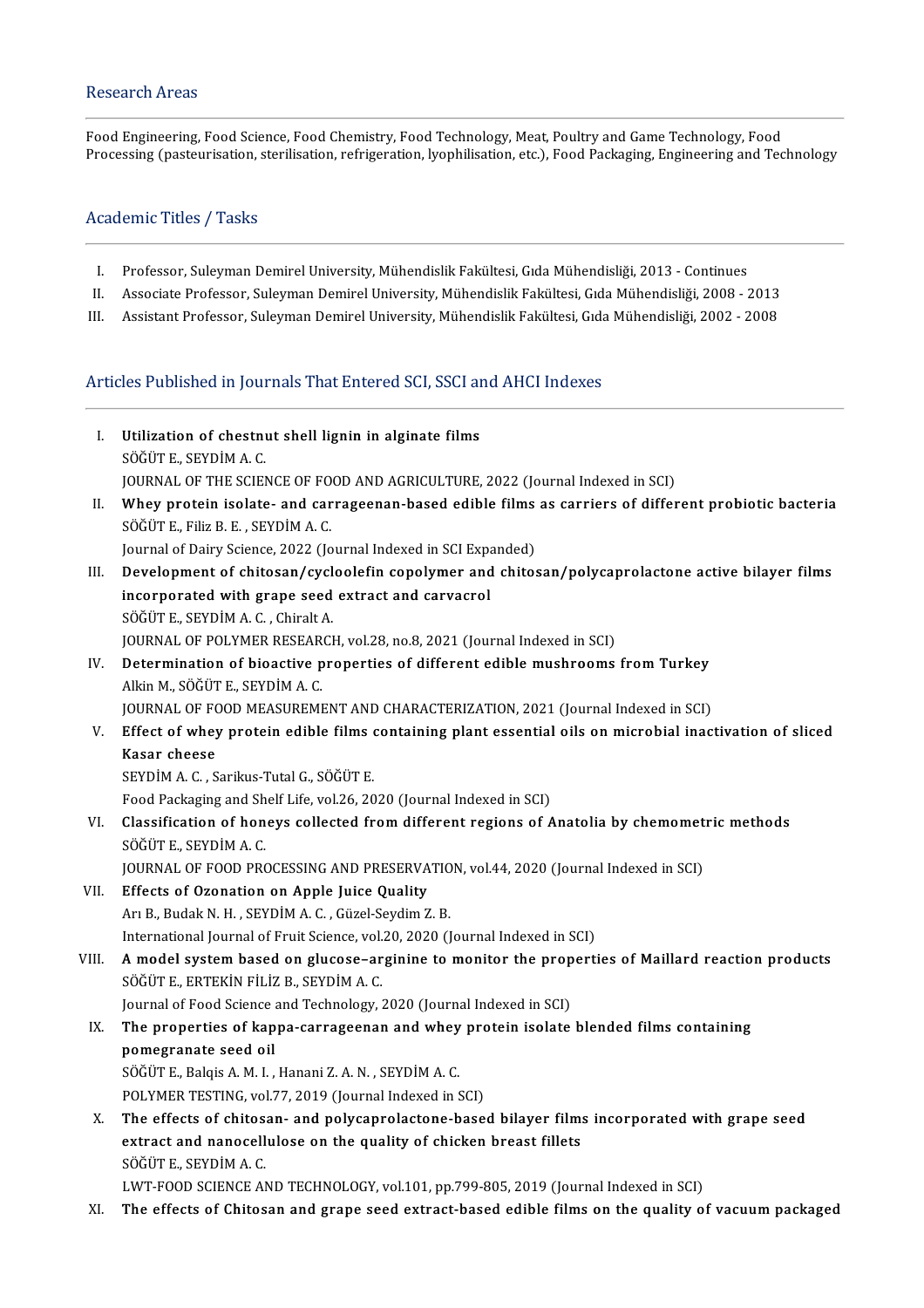chicken breast fillets SÖĞÜTE.,SEYDİMA.C. chicken breast fillets<br>SÖĞÜT E., SEYDİM A. C.<br>FOOD PACKAGING AND SHELF LIFE, vol.18, pp.13-20, 2018 (Journal Indexed in SCI)<br>Kinetis shanges of antiquidant parameters, assanbis asid lass, and budnowy SÖĞÜT E., SEYDİM A. C.<br>FOOD PACKAGING AND SHELF LIFE, vol.18, pp.13-20, 2018 (Journal Indexed in SCI)<br>XII. Kinetic changes of antioxidant parameters, ascorbic acid loss, and hydroxymethyl furfural formation<br>during annl FOOD PACKAGING AND SHELF LIF<br>Kinetic changes of antioxidant<br>during apple chips production<br>Extekin Filiz B. Sovdim A.C. Kinetic changes of antiox<br>during apple chips produ<br>Ertekin Filiz B., Seydim A. C.<br>JOUPMAL OF FOOD PJOCHE during apple chips production<br>Ertekin Filiz B., Seydim A. C.<br>JOURNAL OF FOOD BIOCHEMISTRY, vol.42, 2018 (Journal Indexed in SCI)<br>Dovelopment of Chitosan and Polycanrelastone based astive bile: Ertekin Filiz B., Seydim A. C.<br>JOURNAL OF FOOD BIOCHEMISTRY, vol.42, 2018 (Journal Indexed in SCI)<br>XIII. Development of Chitosan and Polycaprolactone based active bilayer films enhanced with JOURNAL OF FOOD BIOCHEMISTRY, vol.42,<br>Development of Chitosan and Polycap<br>nanocellulose and grape seed extract<br>SÖČÜTE SEVDİM A C nanocellulose and grape seed extract<br>SÖĞÜTE., SEYDİM A.C. nanocellulose and grape seed extract<br>SÖĞÜT E., SEYDİM A. C.<br>Carbohydrate Polymers, vol.195, pp.180-188, 2018 (Journal Indexed in SCI)<br>Characterization of syslis olefin sonolymer, sosted shitosan bilayor. SÖĞÜT E., SEYDİM A. C.<br>Carbohydrate Polymers, vol.195, pp.180-188, 2018 (Journal Indexed in SCI)<br>XIV. Characterization of cyclic olefin copolymer-coated chitosan bilayer films containing nanocellulose<br>and grape seed ex Carbohydrate Polymers, ve<br>Characterization of cycl<br>and grape seed extract Characterization of c<br>and grape seed extra<br>SÖĞÜT E., SEYDİM A. C.<br>BACKACINC TECHNOL and grape seed extract<br>SÖĞÜT E., SEYDİM A. C.<br>PACKAGING TECHNOLOGY AND SCIENCE, vol.31, no.7, pp.499-508, 2018 (Journal Indexed in SCI)<br>Production and quality of kofir qultured butter. SÖĞÜT E., SEYDİM A. C.<br>PACKAGING TECHNOLOGY AND SCIENCE, vol.31, no.7<br>XV. Production and quality of kefir cultured butter<br>KARACA Y., Gun I., SEYDİM A. C. , GUZEL-SEYDIM Z. B. PACKAGING TECHNOLOGY AND SCIENCE, vol.31, no.7<br>Production and quality of kefir cultured butter<br>KARACA Y., Gun I., SEYDIM A. C. , GUZEL-SEYDIM Z. B.<br>MUEKARSTVO vol.69, no.1, np.64, 72, 2019 (Journal) MLJEKARSTVO, vol.68, no.1, pp.64-72, 2018 (Journal Indexed in SCI) XVI. Antioxidant Activity and Phenolic Acid Content of Selected Vegetable Broths MLJEKARSTVO, vol.68, no.1, pp.64-72, 2018 (Journal Indexed in SCI)<br>Antioxidant Activity and Phenolic Acid Content of Selected Veget<br>Ertekin Filiz B., Korkmaz N., Budak N. H. , Seydim A. C. , Guzel Seydim Z. B.<br>CZECH JOURNA CZECH JOURNAL OF FOOD SCIENCES, vol.35, no.6, pp.469-475, 2017 (Journal Indexed in SCI)<br>Functional Properties of Vinegar Ertekin Filiz B., Korkmaz N., Budak N.<br>CZECH JOURNAL OF FOOD SCIENCES,<br>XVII. Functional Properties of Vinegar BUDAK N.H., Aykin E., SEYDİM A.C., Greene A.K., GUZEL-SEYDIMZ.B. Functional Properties of Vinegar<br>BUDAK N. H. , Aykin E., SEYDIM A. C. , Greene A. K. , GUZEL-SEYDIM Z. B.<br>JOURNAL OF FOOD SCIENCE, vol.79, no.5, 2014 (Journal Indexed in SCI)<br>Effects of different formentation perameters on BUDAK N. H. , Aykin E., SEYDİM A. C. , Greene A. K. , GUZEL-SEYDIM Z. B.<br>JOURNAL OF FOOD SCIENCE, vol.79, no.5, 2014 (Journal Indexed in SCI)<br>XVIII. Effects of different fermentation parameters on quality characteristics o JOURNAL OF FOOD SCIENCE, vol.79, no.5, 2014 (Journa<br>Effects of different fermentation parameters on (<br>KOK-TAS T., SEYDİM A. C. , Ozer B., GUZEL-SEYDIM Z. B.<br>JOUPNAL OF DAIPY SCIENCE, vol.96, no.2, np.790,799 Effects of different fermentation parameters on quality characteristics of ke<br>KOK-TAS T., SEYDIM A. C. , Ozer B., GUZEL-SEYDIM Z. B.<br>JOURNAL OF DAIRY SCIENCE, vol.96, no.2, pp.780-789, 2013 (Journal Indexed in SCI)<br>Compari KOK-TAS T., SEYDIM A. C. , Ozer B., GUZEL-SEYDIM Z. B.<br>JOURNAL OF DAIRY SCIENCE, vol.96, no.2, pp.780-789, 2013 (Journal Indexed in SCI)<br>XIX. Comparison of antioxidant properties of traditional and commercial pomegrana BudakN.H. ,Ertekin-FilizB.,SEYDİMA.C. ,KoşkanÖ.,Guzel-SeydimZ.B. Comparison of antioxidant properties of traditional and commercial pomegranate sours<br>Budak N. H. , Ertekin-Filiz B., SEYDİM A. C. , Koşkan Ö., Guzel-Seydim Z. B.<br>Journal of Food, Agriculture and Environment, vol.11, pp.368 XX. Effects of Apple Cider Vinegars Produced with Different Techniques on Blood Lipids in High-Journal of Food, Agricult<br>Effects of Apple Cider<br>Cholesterol-Fed Rats<br>Budak N. H., Degue D. S BudakN.H. ,DogucD.,SavasC.M. ,SEYDİMA.C. ,TasT.K. ,CirisM. I. ,Guzel-SeydimZ.B. JOURNALOFAGRICULTURALANDFOODCHEMISTRY,vol.59,no.12,pp.6638-6644,2011(Journal IndexedinSCI) Budak N. H., Doguc D., Savas C. M., SEYDİM A. C., Tas T. K., Ciris M. I., Guzel-Seydir<br>JOURNAL OF AGRICULTURAL AND FOOD CHEMISTRY, vol.59, no.12, pp.6638-6644,<br>XXI. Effect of different growth conditions on biomass increase JOURNAL OF AGRICULTURAL AND FOOD CHEMISTRY, vol.59<br>Effect of different growth conditions on biomass incr<br>Guzel-Seydim Z. B. , Kok-Tas T., Ertekin-Filiz B., SEYDİM A. C.<br>JOUPNAL OF DAIPY SCIENCE vol.04, no.2, np.1220,1242,2 Effect of different growth conditions on biomass increase in kefir grains<br>Guzel-Seydim Z. B. , Kok-Tas T., Ertekin-Filiz B., SEYDİM A. C.<br>JOURNAL OF DAIRY SCIENCE, vol.94, no.3, pp.1239-1242, 2011 (Journal Indexed in SCI)<br> Guzel-Seydim Z. B. , Kok-Tas T., Ertekin-Filiz B., SEYDİM A. C.<br>JOURNAL OF DAIRY SCIENCE, vol.94, no.3, pp.1239-1242, 201<br>XXII. Review: Functional Properties of Kefir<br>GUZEL-SEYDIM Z. B. , KOK-TAS T., Greene A. K. , SEYDİM JOURNAL OF DAIRY SCIENCE, vol.94, no.3, pp.1239-1242, 2011 (Journal Indexed in SCI) CRITICALREVIEWS INFOODSCIENCEANDNUTRITION,vol.51,no.3,pp.261-268,2011(Journal IndexedinSCI) GUZEL-SEYDIM Z. B., KOK-TAS T., Greene A. K., SEYDIM A. C.<br>CRITICAL REVIEWS IN FOOD SCIENCE AND NUTRITION, vol.51, no.3, pp.261-268, 2011 (Journal Indexed in SC<br>XXIII. Determination of antimutagenic properties of acetone e CRITICAL REVIEWS IN FOOD SCIENCE AND NUTRITION, vol.51, no.3, pp.<br>Determination of antimutagenic properties of acetone extracted<br>their total fatty acid profiles including conjugated linoleic acids<br>CUZEL SEVDIM Z P. Savdim Determination of antimutagenic properties of acet<br>their total fatty acid profiles including conjugated<br>GUZEL-SEYDIM Z. B. , Seydim A. C. , GREENE A. K. , TAS T.<br>INTERNATIONAL JOURNAL OF DAIRY TECHNOLOCY vol. their total fatty acid profiles including conjugated linoleic acids<br>GUZEL-SEYDIM Z. B., Seydim A. C., GREENE A. K., TAS T.<br>INTERNATIONAL JOURNAL OF DAIRY TECHNOLOGY, vol.59, no.3, pp.209-215, 2006 (Journal Indexed in SCI)<br> GUZEL-SEYDIM Z. B., Seydim A. C., GREENE A. K., TAS T.<br>INTERNATIONAL JOURNAL OF DAIRY TECHNOLOGY, vol.59, no.3, pp.209-215, 2006 (Journal XXIV.<br>XXIV. Effects of packaging atmospheres on shelf-life quality of ground ostrich INTERNATIONAL JOURNAL OF DAIRY TECHNOLOGY,<br>Effects of packaging atmospheres on shelf-life<br>Seydim A. C. , ACTON J. C. , HALL M. A. , DAWSON P. L.<br>MEAT SCIENCE vol 72, no 2, np 502, 510, 2006 (Journ Effects of packaging atmospheres on shelf-life quality of ground<br>Seydim A. C. , ACTON J. C. , HALL M. A. , DAWSON P. L.<br>MEAT SCIENCE, vol.73, no.3, pp.503-510, 2006 (Journal Indexed in SCI)<br>Effects of resonmany outrast and Seydim A. C. , ACTON J. C. , HALL M. A. , DAWSON P. L.<br>MEAT SCIENCE, vol.73, no.3, pp.503-510, 2006 (Journal Indexed in SCI)<br>XXV. Effects of rosemary extract and sodium lactate on quality of vacuum-packaged ground ostrich MEAT SCIENCE, vol.73, no.3, pp.503-510, 2006 (Journal In<br>Effects of rosemary extract and sodium lactate on<br>Seydim A. C. , GUZEL-SEYDIM Z. B. , ACTON J., DAWSON P.<br>JOURNAL OF FOOD SCIENCE vol.71, no.1, 2006 (Journal I Effects of rosemary extract and sodium lactate on quality of vac<br>Seydim A. C. , GUZEL-SEYDIM Z. B. , ACTON J., DAWSON P.<br>JOURNAL OF FOOD SCIENCE, vol.71, no.1, 2006 (Journal Indexed in SCI)<br>Antimierabial activity of whoy p Seydim A. C. , GUZEL-SEYDIM Z. B. , ACTON J., DAWSON P.<br>JOURNAL OF FOOD SCIENCE, vol.71, no.1, 2006 (Journal Indexed in SCI)<br>XXVI. Antimicrobial activity of whey protein based edible films incorporated with oregano, ro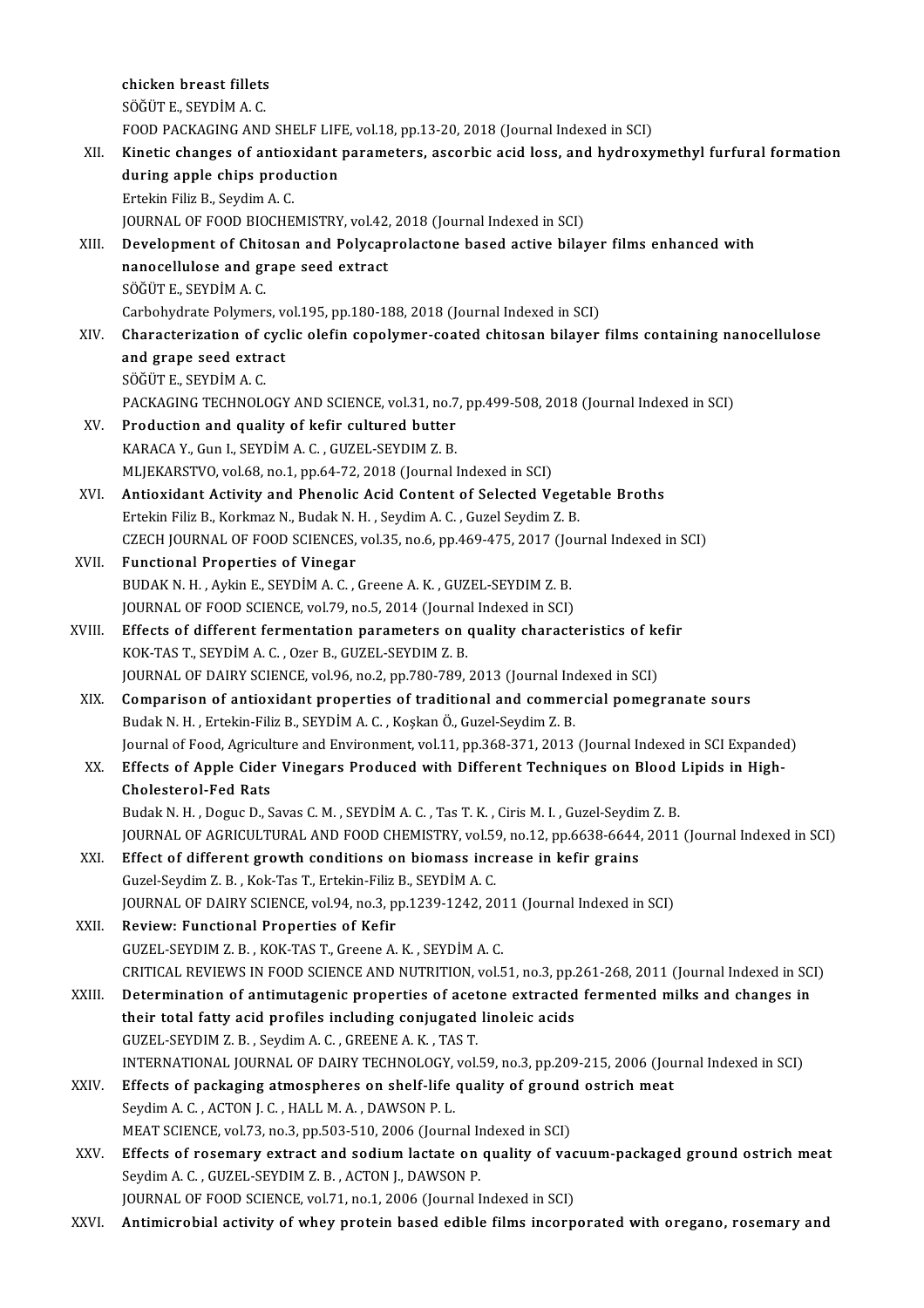garlic essential oils

SeydimA.C. ,SARIKUSG.

FOODRESEARCHINTERNATIONAL,vol.39,no.5,pp.639-644,2006(Journal IndexedinSCI)

- Seydim A. C. , SARIKUS G.<br>FOOD RESEARCH INTERNATIONAL, vol.39, no.5, pp.639-644, 2006 (Journal Indexed in SCI)<br>XXVII. Influences of exopolysaccharide producing cultures on the quality of plain set type yogurt<br>CUZEL SEVDIM FOOD RESEARCH INTERNATIONAL, vol.39, no<br>Influences of exopolysaccharide produc<br>GUZEL-SEYDIM Z. B. , SEZGIN E., Seydim A. C.<br>FOOD CONTROL, vol.16, no.2, np.305, 309, 30 Influences of exopolysaccharide producing cultures on the quali<br>GUZEL-SEYDIM Z. B. , SEZGIN E., Seydim A. C.<br>FOOD CONTROL, vol.16, no.3, pp.205-209, 2005 (Journal Indexed in SCI)<br>Turkish kofir and kofir grains: misrobial e GUZEL-SEYDIM Z. B. , SEZGIN E., Seydim A. C.<br>FOOD CONTROL, vol.16, no.3, pp.205-209, 2005 (Journal Indexed in SCI)<br>XXVIII. Turkish kefir and kefir grains: microbial enumeration and electron microscobic observation<br>CUZE
- FOOD CONTROL, vol.16, no.3, pp.205-209, 2005 (Journal In<br>Turkish kefir and kefir grains: microbial enumeratio<br>GUZEL-SEYDIM Z. B. , WYFFELS J., Seydim A. C. , GREENE A.<br>INTERNATIONAL JOURNAL OF DAIRY TEGUNOLOCY, vol.59 Turkish kefir and kefir grains: microbial enumeration and electron microscobic observation<br>GUZEL-SEYDIM Z. B. , WYFFELS J., Seydim A. C. , GREENE A.<br>INTERNATIONAL JOURNAL OF DAIRY TECHNOLOGY, vol.58, no.1, pp.25-29, 2005 ( GUZEL-SEYDIM Z. B. , WYFFELS J., Seydim A. C. , GREENE A.<br>INTERNATIONAL JOURNAL OF DAIRY TECHNOLOGY, vol.58<br>XXIX. Use of ozone in the food industry
- INTERNATIONAL JOURNAL OF DAIRY TECHNO<br>Use of ozone in the food industry<br>GUZEL-SEYDIM Z. B. , GREENE A., Seydim A. C.<br>LEPENSMITTEL WISSENSCHAET UND TECHN LEBENSMITTEL-WISSENSCHAFT UND-TECHNOLOGIE-FOOD SCIENCE AND TECHNOLOGY, vol.37, no.4, pp.453-460,<br>2004 (Journal Indexed in SCI) GUZEL-SEYDIM Z. B., GREENE A., Seydim A. C. LEBENSMITTEL-WISSENSCHAFT UND-TECHNOLOGIE-FOOD SCIENCE AND TE<br>2004 (Journal Indexed in SCI)<br>XXX. Comparison of amino acid profiles of milk, yogurt and Turkish kefir<br>CUZEL SEVDIM Z.B. Savdim A.G. CREENE A
- 2004 (Journal Indexed in SCI)<br>Comparison of amino acid profiles of mill<br>GUZEL-SEYDIM Z. B. , Seydim A. C. , GREENE A.<br>MILCHWISSENSCHAET MIL*V SC*IENCE INTERN GUZEL-SEYDIM Z. B. , Seydim A. C. , GREENE A.<br>MILCHWISSENSCHAFT-MILK SCIENCE INTERNATIONAL, vol.58, pp.158-160, 2003 (Journal Indexed in SCI) GUZEL-SEYDIM Z. B., Seydim A. C., GREENE A.<br>MILCHWISSENSCHAFT-MILK SCIENCE INTERNATIONAL, vol.58, pp.158-160, 2003 (Journal Indexed in SC.<br>XXXI. Determination of Organic Acids and Volatile Flavor Substances in Kefir during
- MILCHWISSENSCHAFT-MILK SCIENCE INTERNATION.<br>Determination of Organic Acids and Volatile Fla<br>Güzel-Seydim Z. B. , Seydim A. C. , Greene A., Bodine A.<br>Journal of Eood Composition and Anglysis vol 12, no.1 Güzel-Seydim Z. B. , Seydim A. C. , Greene A., Bodine A.<br>Journal of Food Composition and Analysis, vol.13, no.1, pp.35-43, 2000 (Journal Indexed in SCI Expanded)
- Güzel-Seydim Z. B. , Seydim A. C. , Greene A., Bodine A.<br>Journal of Food Composition and Analysis, vol.13, no.1, pp.35-43, 2000 (Journal Indexed in SCI Expand<br>XXXII. Organic acids and volatile flavor components evolved dur Journal of Food Composition and Analysis, vol.<br>Organic acids and volatile flavor compone<br>GUZEL-SEYDIM Z. B. , Seydim A. C. , GREENE A.<br>JOURNAL OF DAIRY SCIENCE vol.22, no.2, nn.2 Organic acids and volatile flavor components evolved during refrigerated st<br>GUZEL-SEYDIM Z. B. , Seydim A. C. , GREENE A.<br>JOURNAL OF DAIRY SCIENCE, vol.83, no.2, pp.275-277, 2000 (Journal Indexed in SCI)<br>Packaging offects

GUZEL-SEYDIM Z. B. , Seydim A. C. , GREENE A.<br>JOURNAL OF DAIRY SCIENCE, vol.83, no.2, pp.275-277, 2000 (Journal Indexed in SCI)<br>XXXIII. Packaging effects on shell egg breakage rates during simulated transportation<br>Soudim A JOURNAL OF DAIRY SCIEN<br>Packaging effects on sh<br>Seydim A. C. , DAWSON P.<br>POULTPY SCIENCE vol 79 Seydim A. C. , DAWSON P.<br>POULTRY SCIENCE, vol.78, no.1, pp.148-151, 1999 (Journal Indexed in SCI)

# Articles Published in Other Journals

rticles Published in Other Journals<br>I. Utilization of Kiwi Peel Lignocellulose as Fillers in Poly(Lactic Acid) Films<br>SÖĞÜTE SEVDİMAS **Utilization of Kiwi Pe<br>SÖĞÜTE., SEYDİM A. C.<br>Journal of the Turkish (** Utilization of Kiwi Peel Lignocellulose as Fillers in Poly(Lactic Acid) Films<br>SÖĞÜT E., SEYDİM A. C.<br>Journal of the Turkish Chemical Society, Section A: Chemistry, vol.9, no.1, pp.283-294, 2022 (Refereed Journals of<br>Other SÖĞÜT E., SEYDİM<br>Journal of the Turk<br>Other Institutions)<br>Domlama väntam Journal of the Turkish Chemical Society, Section A: Chemistry, vol.9, no.1, pp.283-294, 2022 (Refereed Jour<br>Other Institutions)<br>II. Demleme yönteminin siyah çayın kalite parametreleri ve antioksidan kapasitesi üzerine etki Other Institutions)<br>Demleme yönteminin siyah çayın ka<br>Seydim Z. B. , Seydim A. C. , Greene A. K.<br>Eunstianal Eood Ssianse val 1 no 8 nn Demleme yönteminin siyah çayın kalite parametreleri ve antioksidan kapasitesi ü:<br>Seydim Z. B. , Seydim A. C. , Greene A. K.<br>Functional Food Science, vol.1, no.8, pp.1-13, 2021 (Refereed Journals of Other Institutions)<br>Deve Seydim Z. B. , Seydim A. C. , Greene A. K.<br>Functional Food Science, vol.1, no.8, pp.1-13, 2021 (Refereed Journals of Other Institutions)<br>III. Development of Chitosan and Polycaprolactone Based Trilayer Biocomposite Films f Functional Food Science, v<br>Development of Chitosa<br>Packaging Applications<br>SÖČÜTE SEVDİM A C Development of Chit<br>Packaging Applicatio<br>SÖĞÜT E., SEYDİM A. C.<br>JOUPMAL OF POLYTECI Packaging Applications<br>SÖĞÜT E., SEYDİM A. C.<br>JOURNAL OF POLYTECHNIC-POLITEKNIK DERGISI, vol.24, no.1, pp.263-273, 2021 (Journal Indexed in ESCI)<br>THE EFFECT OF CLYCEROL ON THE FORMATION OF CHITOSAN (POLYCARROLACTONE AND

SÖĞÜT E., SEYDİM A. C.<br>JOURNAL OF POLYTECHNIC-POLITEKNIK DERGISI, vol.24, no.1, pp.263-273, 2021 (Journal Indexed in E<br>IV. THE EFFECT OF GLYCEROL ON THE FORMATION OF CHITOSAN/POLYCAPROLACTONE AND JOURNAL OF POLYTECHNIC-POLITEKNIK DERGISI, vol.24, no.1<br>THE EFFECT OF GLYCEROL ON THE FORMATION OF CH<br>CHITOSAN/CYCLOOLEFINCOPOLYMER BILAYER FILMS THE EFFECT OF GL<br>CHITOSAN/CYCLOC<br>Söğüt E., Seydim A. C.<br>CIDA / THE JOUPNAL CHITOSAN/CYCLOOLEFINCOPOLYMER BILAYER FILMS<br>Söğüt E., Seydim A. C.<br>GIDA / THE JOURNAL OF FOOD, vol.45, no.4, pp.763-773, 2020 (Refereed Journals of Other Institutions)<br>Farklı avakklı ve aüralarinin lablabilerin bazı fizika Söğüt E., Seydim A. C.<br>GIDA / THE JOURNAL OF FOOD, vol.45, no.4, pp.763-773, 2020 (Refereed Journals of Other Institutions)<br>V. Farklı sıcaklık ve sürelerinin leblebilerin bazı fiziksel ve duyusal özellikleri üzerine etk

# GIDA / THE JOURNAL OF FOOD<br>Farklı sıcaklık ve sürelerini<br>rengindeki değişim kinetiği<br>SAĞLAM H. SEVDİM A *C* Farklı sıcaklık ve sürel<br>rengindeki değişim kin<br>SAĞLAM H., SEYDİM A. C.<br>Harran Tarım ve Gıda Bili re<mark>ngindeki değişim kinetiği</mark><br>SAĞLAM H., SEYDİM A. C.<br>Harran Tarım ve Gıda Bilimleri Dergisi, vol.24, no.2, pp.140-150, 2020 (Other Refereed National Journals)

SAĞLAM H., SEYDİM A. C.<br>Harran Tarım ve Gıda Bilimleri Dergisi, vol.24, no.2, pp.140-150, 2020 (Other Refereed National Journal Journal Journal of L. Sayrene Monomer Migration from Expanded Polystyrene Into Food Acids and Harran Tarım ve Gıda Bilimleri Deı<br><mark>Styrene Monomer Migration fr</mark><br>Dawson P. L. , Seydim A. C. , Hirt D.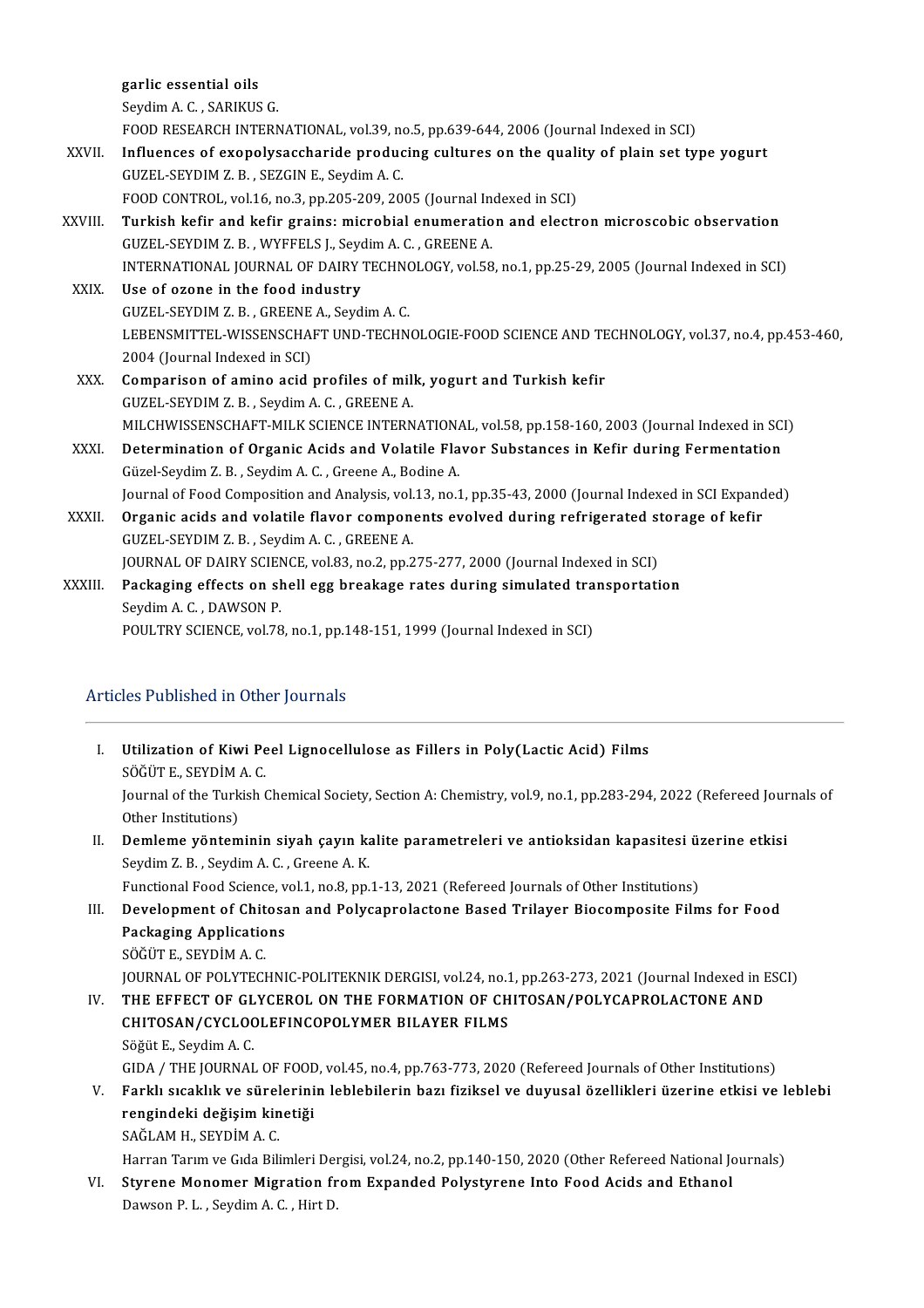Journal of Food Research , vol.9, no.3, pp.39-52, 2020 (Refereed Journals of Other Institutions)<br>Chitagen and Stareh Baged Intelligent Films with Anthogyaning from Eggnlant to Mor

Journal of Food Research , vol.9, no.3, pp.39-52, 2020 (Refereed Journals of Other Institutions)<br>VII. Chitosan and Starch Based Intelligent Films with Anthocyanins from Eggplant to Monitor pH Journal of F<br>Chitosan al<br>Variations<br><sup>Pilgio</sup>s SÖÖ Chitosan and Starch Based I<br>Variations<br>Bilgiç S., SÖĞÜT E., SEYDİM A. C.<br>Turkich Journal of Agrigulture

Variations<br>Bilgiç S., SÖĞÜT E., SEYDİM A. C.<br>Turkish Journal of Agriculture - Food Science and Technology, no.7, pp.61-66, 2019 (Refereed Journals of Other Bilgiç S., SÖĞ<br>Turkish Jouri<br>Institutions)<br>Cokirmakli Turkish Journal of Agriculture - Food Science and Technology, no.7, pp.61-66, 2019 (Refereed Journals of C<br>Institutions)<br>VIII. Gokirmakli, Ç., Budak, N. H., Guzel-Seydim, Z. B., Seydim, A. C., Filiz, B. E., Karakulak, I. D

Institutions)<br>Gokirmakli, Ç., Budak, N. H., Guzel-Seydim, Z. B., Seydim, A. C., Filiz, B. E., Karakulak, I. D. 2019.<br>Antioxidant Properties of Strawberry Vinegar. International Journal of Food Engineering Vol. 5, No.<br>3. do Gokirmakli, Ç., Budak, N. H., Guzel<br>Antioxidant Properties of Strawbe<br>3, doi: 10.18178/ijfe.5.3.171-174<br>Cölurmakk C. BUDAK H.N., SEVDİM Z 3, doi: 10.18178/ijfe.5.3.171-174<br>Gökırmaklı Ç., BUDAK H. N. , SEYDİM Z. B. , SEYDİM A. C. , ERTEKİN FİLİZ B., Karakulak İ. D.<br>International Journal of Food Engineering, vol.5, no.3, pp.171-174, 2019 (Refereed Journals of

GökırmaklıÇ.,BUDAKH.N. ,SEYDİMZ.B. ,SEYDİMA.C. ,ERTEKİNFİLİZB.,Karakulakİ.D.

IX. Antioxidant Properties of Strawberry Vinegar<br>Gökirmakli Ç., BUDAK H. N. , SEYDİM Z. B. , SEYDİM A. C. , ERTEKİN FİLİZ B., Karakulak D. International Journal of Food Engineering, vol.5, no.3, pp.171-174, 2019 (Refereed Journ<br>**Antioxidant Properties of Strawberry Vinegar**<br>Gökırmakli Ç., BUDAK H. N. , SEYDİM Z. B. , SEYDİM A. C. , ERTEKİN FİLİZ B., Karakulak Antioxidant Properties of Strawberry Vinegar<br>Gökırmakli Ç., BUDAK H. N. , SEYDİM Z. B. , SEYDİM A. C. , ERTEKİN FİLİZ B., Karakulak D.<br>ETP International Journal of Food Engineering, vol.5, no.3, pp.171-174, 2019 (Refereed Gökirmakli Ç.<br>ETP Internati<br>Institutions)<br>Develenme ETP International Journal of Food Engineering, vol.5, no.3, pp.171-174, 2019 (Refereed J<br>Institutions)<br>X. Development of Antioxidant Chitosan Films Incorporated with Quinoa Extract<br>SÖĞÜTE SEVDİMA C

Institutions)<br>X. Development of Antioxidant Chitosan Films Incorporated with Quinoa Extract<br>SÖĞÜT E., SEYDİM A. C. Development of Antioxidant Chitosan Films Incorporated with Quinoa Extract<br>SÖĞÜT E., SEYDİM A. C.<br>Euroasian Journal of Food Science and Technology, pp.19-27, 2018 (Refereed Journals of Other Institutions)<br>CHARACTERIZATION

SÖĞÜT E., SEYDİM A. C.<br>Euroasian Journal of Food Science and Technology, pp.19-27, 2018 (Refereed Journals of Other Instit<br>XI. CHARACTERIZATION OF CHITOSAN BASED FILMS INCORPORATED WITH ESSENTIAL OILS<br>SÖĞÜT E. SEVDİM A. G Euroasian Journal of Fe<br>CHARACTERIZATION<br>SÖĞÜT E., SEYDİM A. C.<br>CIDA / THE JOURNAL G CHARACTERIZATION OF CHITOSAN BASED FILMS INCORPORATED WITH ESSENTIAL OILS<br>SÖĞÜT E., SEYDİM A. C.<br>GIDA / THE JOURNAL OF FOOD, vol.43, no.4, pp.624-634, 2018 (Refereed Journals of Other Institutions)<br>Loblabi Üretiminde İkinc

SÖĞÜT E., SEYDİM A. C.<br>GIDA / THE JOURNAL OF FOOD, vol.43, no.4, pp.624-634, 2018 (Refereed Journals of Other Institutions)<br>XII. Leblebi Üretiminde İkinci Kavurma Koşullarının Leblebi'xxnin Fizikokimyasal Özellikleri v GIDA / THE JOURNAL OF<br>Leblebi Üretiminde İki<br>Kalitesi Üzerine Etkisi<br>SAČLAM H. SEVDİM A.C Leblebi Üretiminde İki<br>Kalitesi Üzerine Etkisi<br>SAĞLAM H., SEYDİM A. C.<br>Harran Tarım ve Gıda Bili Kalitesi Üzerine Etkisi<br>SAĞLAM H., SEYDİM A. C.<br>Harran Tarım ve Gıda Bilimleri Dergisi, vol.21, no.3, pp.279-292, 2017 (Refereed Journals of Other Institutions)<br>RİYORAZLI NANOKOMBOZİTLER VE GIDA AMRALAJI AMADAKİ UYGULAMALA

# SAĞLAM H., SEYDİM A. C.<br>Harran Tarım ve Gıda Bilimleri Dergisi, vol.21, no.3, pp.279-292, 2017 (Refereed Journals<br>XIII. BİYOBAZLI NANOKOMPOZİTLER VE GIDA AMBALAJLAMADAKİ UYGULAMALARI<br>CAĞDAS E. SEYDİM A.C Harran Tarım ve Gıda Bi<mark>l</mark><br>BİYOBAZLI NANOKOM<br>ÇAĞDAŞ E., SEYDİM A. C.<br>CIDA / TUE JOUPNAL OE BİYOBAZLI NANOKOMPOZİTLER VE GIDA AMBALAJLAMADAKİ UYGULAMALARI<br>ÇAĞDAŞ E., SEYDİM A. C.<br>GIDA / THE JOURNAL OF FOOD, vol.42, no.6, pp.821-833, 2017 (Refereed Journals of Other Institutions)

CAĞDAŞ E., SEYDİM A. C.<br>GIDA / THE JOURNAL OF FOOD, vol.42, no.6, pp.821-833, 2017 (Refereed Journals of Other Institutions)<br>XIV. Üzüm çekirdeğinden fenolik bileşen ekstraksiyonunun yüzey yanıt metodu ile optimizasyonu GIDA / THE JOURNAL OF<br>**Üzüm çekirdeğinden f**<br>ÇAĞDAŞ E., SEYDİM A. C. Üzüm çekirdeğinden fenolik bileşen ekstraksiyonunun yüzey yanıt m<br>ÇAĞDAŞ E., SEYDİM A. C.<br>Gıda, vol.41, no.6, pp.403-410, 2016 (Refereed Journals of Other Institutions)<br>Effects of grane wine and annla sider vineser en avid

CAĞDAŞ E., SEYDİM A. C.<br>Gıda, vol.41, no.6, pp.403-410, 2016 (Refereed Journals of Other Institutions)<br>XV. Effects of grape wine and apple cider vinegar on oxidative and antioxidative status in high<br>shelesterel fed rat Gida, vol.41, no.6, pp.40<br>Effects of grape wind<br>cholesterol-fed rats<br>SEVDIM A.C. Curel Se cholesterol-fed rats<br>SEYDİM A. C. , Guzel-Seydim Z. B. , Doguc D. K. , SAVAŞ M. Ç. , Budak H. N. cholesterol-fed rats<br>SEYDİM A. C. , Guzel-Seydim Z. B. , Doguc D. K. , SAVAŞ M. Ç. , Budak H. N.<br>FUNCTIONAL FOODS IN HEALTH AND DISEASE, vol.6, no.9, pp.569-577, 2016 (Journal Indexed in ESCI)<br>Effect of kefin en Eusebester

SEYDİM A. C., Guzel-Seydim Z. B., Doguc D. K., SAVAŞ M. Ç., Budak H. N.<br>FUNCTIONAL FOODS IN HEALTH AND DISEASE, vol.6, no.9, pp.569-577, 2016 (Journal Indexed in<br>XVI. Effect of kefir on Fusobacterium nucleatum in potential FUNCTIONAL FOODS IN HEALTH AND DISEASE, vol.6, no.9,<br>Effect of kefir on Fusobacterium nucleatum in poten<br>GUZEL-SEYDIM Z. B. , DİBEKÇİ M., ÇAĞDAŞ E., SEYDİM A. C.<br>Eunctional Foods in Health and Disease vol.6, no.7, nn.469. Effect of kefir on Fusobacterium nucleatum in potentially preventing intestinal cancer<br>GUZEL-SEYDIM Z. B. , DİBEKÇİ M., ÇAĞDAŞ E., SEYDİM A. C.<br>Functional Foods in Health and Disease, vol.6, no.7, pp.469-477, 2016 (Referee

GUZEL-SEYDIM Z. B. , DİBEKÇİ M., ÇAĞDAŞ E., SEYDİM A. C.<br>Functional Foods in Health and Disease, vol.6, no.7, pp.469-477, 2016 (Refereed Journals of Other Institution<br>XVII. MOLEKÜLER HAREKETLİLİK: GIDALARIN MUHAFAZASI ve İ Functional Foods in Heal<br>MOLEKÜLER HAREKE.<br>ÇAĞDAŞ E., SEYDİM A. C.<br>CIDA / THE JOUPNAL OF MOLEKÜLER HAREKETLİLİK: GIDALARIN MUHAFAZASI ve İŞLEMESİNDE YENİ BİR YAKLAŞIM<br>CAĞDAS E., SEYDİM A. C.

GIDA / THE JOURNAL OF FOOD, vol.39, no.5, pp.307-313, 2014 (Refereed Journals of Other Institutions)

# XVIII. Bazı Kurutulmuş Meyvelerin Antioksidan Özellikleri ERTEKIN FILIZ B., SEYDIM A. C.

Turkish Journal of Agriculture - Food Science and Technology, vol.2, no.3, pp.128-131, 2014 (Refereed Journals of<br>Other Institutions)

# Books&BookChapters

I. Effects of Fermented Dairy products against Cancer, Pathogens and other Health Issues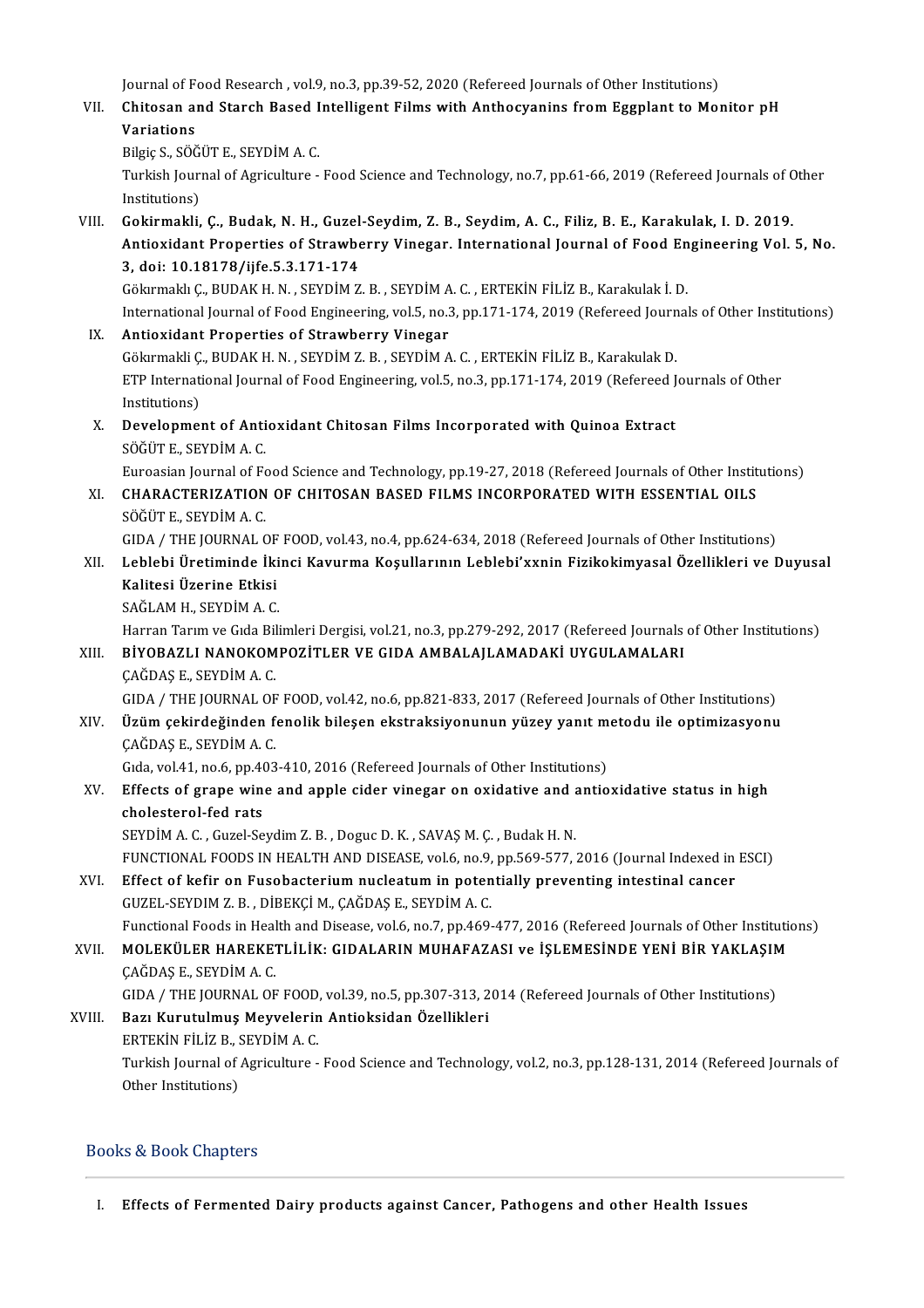SEYDİMZ.B. ,GREENEA.K. ,SEYDİMA.C. ,KÖKTAŞT.

SEYDİM Z. B. , GREENE A. K. , SEYDİM A. C. , KÖK TAŞ T.<br>in: Functional Foods andCancer: Functional Foods in Integrative Oncology, Danik M. Martirosyan, Jin-Rong Zhou,<br>Editor CreateSpace Independent Bublishing Platform Eins SEYDİM Z. B. , GREENE A. K. , SEYDİM A. C. , KÖK TAŞ T.<br>in: Functional Foods andCancer: Functional Foods in Integrative Oncology, Danik M. Martirosyan, Jin-Rong Zhou,<br>Editor, CreateSpace Independent Publishing Platform Fir

- Editor, CreateSpace Independent Publishing Platform First Edition edition (September 17, 2017), pp.35-61, 2017<br>II. Effects of Fermented Dairy Products against Cancer, Pathogens and Other Health Issues SEYDİMZ.B. ,GreeneA.K. ,SEYDİMA.C. ,KÖKTAŞT. in: Functional Foods and Cancer: Functional Foods in Integrative Oncology, Danik M Martirosyan and Jin-Rong SEYDİM Z. B. , Greene A. K. , SEYDİM A. C. , KÖK TAŞ T.<br>in: Functional Foods and Cancer: Functional Foods in Integrative Oncology, Danik M Martirosyan and Jin-Rong<br>Zhou, Editor, CreateSpace Independent Publishing Platform in: Fui<br>Zhou,<br>2017<br>Yasar 2017<br>III. Yaşamın Temel Bileşeni: SU
- ERTEKİN FİLİZ B., SEYDİM A.C. Yaşamın Temel Bileşeni: SU<br>ERTEKİN FİLİZ B., SEYDİM A. C.<br>in: Fonksiyonel Beslenme, Seydim, Zeynep Banu, Editor, Sİdas Medya, İzmir, pp.105-113, 2016<br>Preteinler Bu Kadar Önemli
- IV. Proteinler Bu Kadar Önemli in: Fonksiyonel Beslenme<br><mark>Proteinler Bu Kadar Ö</mark><br>SEYDİM A. C. , ÇAĞDAŞ E.<br>in: Fonksiyonel Beslenme Proteinler Bu Kadar Önemli<br>SEYDİM A. C. , ÇAĞDAŞ E.<br>in: Fonksiyonel Beslenme, SEYDİM, ZEYNEP-BANU, Editor, SİDAS MEDYA, İzmir, pp.115-137, 2016<br>PROTEİNLER BU KADAR ÖNEMLİ
- V. PROTEİNLER BU KADAR ÖNEMLİ in: Fonksiyonel Beslenme<br>PROTEINLER BU KADA<br>SEYDİM A. C. , ÇAĞDAŞ E.<br>in: FONKSİYONEL BESLEN in: FONKSİYONEL BESLENME, SEYDİM, ZEYNEP, Editor, SİDAS MEDYA, İzmir, pp.115-137, 2016
- VI. Yaşamın Temel Bileşeni: Su ERTEKİN FİLİZ B., SEYDİM A.C. in: Fonksiyonel Beslenme, Zeynep Banu Güzel Seydim, Editor, Sidas Medya, 2016

# RefereedCongress/SymposiumPublicationsinProceedings

|      | Refereed Congress / Symposium Publications in Proceedings                                                                      |  |  |
|------|--------------------------------------------------------------------------------------------------------------------------------|--|--|
| L    | ZEYTİN YAPRAĞI EKSTRAKTI İÇEREN KİTOSAN VE KARAGENAN KAPLAMALARIN TÜRK<br>İNCİRLERİNİN MİKROBİYAL İNAKTİVASYONU ÜZERİNE ETKİSİ |  |  |
|      | SÖĞÜT E., Yalçın H., Akpınar K., Gökçen S., SEYDİM A.C.                                                                        |  |  |
|      | Türkiye 13. Gıda Kongresi, Turkey, 21 - 23 October 2020                                                                        |  |  |
| Н.   | Synthetic polymer coating on biopolymers intended for food packaging applications                                              |  |  |
|      | SÖĞÜT E., SEYDİM A.C.                                                                                                          |  |  |
|      | International Packaging Industry Congress, 21 - 22 November 2019                                                               |  |  |
| III. | Production of Whey Protein Isolate Films Containing Pomegranate Seed Oil Adhered With                                          |  |  |
|      | Nanocellulose                                                                                                                  |  |  |
|      | SÖĞÜT E., SEYDİM A.C.                                                                                                          |  |  |
|      | Innovations in Food packaging, Shelf Life Food Safety, 8 - 10 October 2019                                                     |  |  |
| IV.  | Development of bilayer films composed of chitosan-cycloolefin copolymer with the combination of                                |  |  |
|      | grape seed extract and carvacrol                                                                                               |  |  |
|      | SÖĞÜT E, SEYDİM A.C.                                                                                                           |  |  |
|      | Innovations in Food packaging, Shelf Life Food Safety, 8 - 10 October 2019                                                     |  |  |
| V.   | Chitosan and Starch Based Intelligent Films with Anthocyanins from Eggplant to Monitor pH                                      |  |  |
|      | Variations                                                                                                                     |  |  |
|      | BILGIÇ S., SÖĞÜT E., SEYDİM A. C.                                                                                              |  |  |
|      | 4th International Anatolian Agriculture, Food, Environment and Biology Congress (TARGID), 20 - 22 April 2019                   |  |  |
| VI.  | The Evaluation of Sensorial and Physicochemical Characteristics of Turkish Coffee after Opening the                            |  |  |
|      | Package                                                                                                                        |  |  |
|      | ERTEKIN FILIZ B., CENGIZ R. İ., SEYDIM A. C.                                                                                   |  |  |
|      | 4. Uluslararası Anadolu Tarım, Gıda, Çevre ve Biyoloji Kongresi, 20 - 22 April 2019                                            |  |  |
| VII. | Antioxidant Properties of Strawberry Vinegar.                                                                                  |  |  |
|      | BUDAK H. N., SEYDİM Z. B., SEYDİM A. C., ERTEKİN FİLİZ B., Karakulak İ. D.                                                     |  |  |
|      | 10th International Conference on Biotechnology and Food Science, 8 - 10 April 2019, pp.18                                      |  |  |
|      |                                                                                                                                |  |  |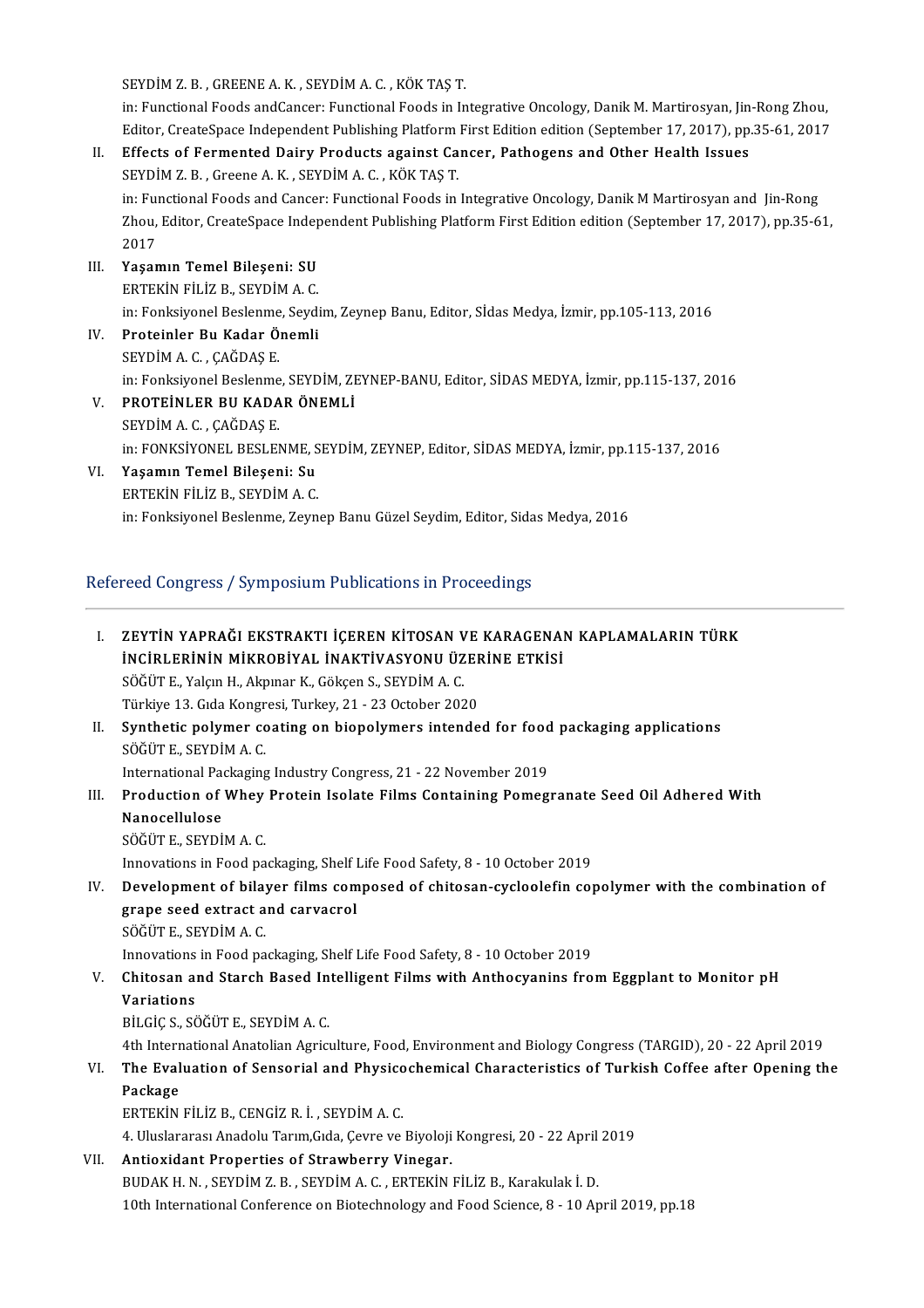| VIII.  | <b>CHARACTERIZATION OF BIOCOMPOSITE FILMS BASED ON WHEY PROTEIN ISOLATE AND</b>                                                             |
|--------|---------------------------------------------------------------------------------------------------------------------------------------------|
|        | CARRAGEENAN                                                                                                                                 |
|        | SÖĞÜT E., Şahin E., SEYDİM A.C.                                                                                                             |
|        | IV. International Ege Composite MaterialsSymposium (KOMPEGE), 6 - 08 September 2018                                                         |
| IX.    | DEVELOPMENT OF CHITOSAN AND POLYCAPROLACTONE BASED TRI-LAYER BIOCOMPOSITE FILMS                                                             |
|        | AS ACTIVE FOOD PACKAGING APPLICATIONS                                                                                                       |
|        | SÖĞÜT E., SEYDİM A.C.                                                                                                                       |
|        | IV. International Ege Composite MaterialsSymposium (KOMPEGE), 6 - 08 September 2018                                                         |
| X.     | Development of Antioxidant Chitosan Films Incorporated with Quinoa Extract                                                                  |
|        | SÖĞÜT E., SEYDİM A.C.                                                                                                                       |
|        | 2nd International Conference on Agriculture, Forest, Food, Veterinary Sciences and Technologies (ICAFOF), 2 - 05                            |
|        | April 2018                                                                                                                                  |
| XI.    | Thermal Kinetic of the Antioxidant Properties during Apple Chips Production                                                                 |
|        | ERTEKIN FILIZ B., SEYDIM A. C.                                                                                                              |
|        | International Conference on Agriculture, Forest, Food, Veterinary Sciences and Technologies, 2 - 05 April 2018                              |
| XII.   | Antimicrobial Effect of Vinegar                                                                                                             |
|        | SEYDIM Z. B., BUDAK H. N., SEYDIM A. C.                                                                                                     |
|        | nternational Conference, Agriculture, Food, Forest (ICAFOF), 02 April 2018 - 05 January 2019, pp.618                                        |
| XIII.  | Development of Antioxidant Chitosan Films Incorporated with Quinoa Extract                                                                  |
|        | SÖĞÜT E., SEYDİM A.C.                                                                                                                       |
|        | 2nd International Conference on Agriculture, Forest, Food, Veterinary Sciences and Technologies (ICAFOF), İzmir,                            |
|        | Turkey, 2 - 05 April 2018, pp.455                                                                                                           |
| XIV.   | The Effects of Different Production Techniques on Bioactive Substances of Vinegars                                                          |
|        | BUDAK H. N., SEYDİM A. C., SEYDİM Z. B.                                                                                                     |
|        | 19th International Conference on Food Processing Technology, Paris, France, 23 - 25 October 2017, pp.109                                    |
| XV.    | -Total Antioxidant Capacities of World Vinegars                                                                                             |
|        | Greene A K, SEYDIM A C, SEYDIM Z B.                                                                                                         |
|        | 19th International Conference on Food Processing and Technology, 23 - 25 October 2017                                                       |
| XVI.   | <b>Total Antioxidant Capasities of World Vinegars</b>                                                                                       |
|        | GREENE A K, SEYDIM A C, SEYDIM Z B.                                                                                                         |
|        | 19th International Conference on Food processing and Technology, 23 - 25 October 2017                                                       |
| XVII.  | USE OF KEFIR MADE FROM NATURAL KEFIR GRAINS IN SOUR DOUGH BREAD MAKING<br>ATAÇ F., ERTEKİN FİLİZ B., KÖK TAŞ T., SEYDİM A. C., SEYDİM Z. B. |
|        | 19th International Conference on Food Processing and Technology, 23 - 25 October 2017                                                       |
| XVIII. | Probiyotik Süt Ürünleri için Ambalajlama Sistemleri                                                                                         |
|        | SÖĞÜT E., SEYDİM A.C.                                                                                                                       |
|        | 1. Ulusal Sütçülük Kongresi, Turkey, 25 - 27 May 2017                                                                                       |
| XIX.   | Comparison of chemometric methods for classification of Turkish honeys by phenolic properties                                               |
|        | ÇAĞDAŞ E., SEYDİM A.C.                                                                                                                      |
|        | First Food Chemistry Conference - Shaping the Future of Food Quality, Health and Safety, Amsterdam, Netherlands,                            |
|        | 30 October - 01 November 2016, pp 99                                                                                                        |
| XX.    | Comparison of chemometric methods for classification of Turkish honeys by phenolic properties                                               |
|        | ÇAĞDAŞ E., SEYDİM A. C.                                                                                                                     |
|        | First Food Chemistry Conference - Shaping the Future of Food Quality, Health and Safety, Amsterdam, Netherlands,                            |
|        | 30 October - 01 November 2016, pp 99                                                                                                        |
| XXI.   | Antioxidant Properties of Maillard Reaction Productsfrom Glucose arginine Model System                                                      |
|        | ÇAĞDAŞ E., ERTEKİN FİLİZ B., SEYDİM A. C.                                                                                                   |
|        | 2nd Congress on Food Structure & Design - Akdeniz University, 26 - 28 October 2016                                                          |
| XXII.  | Antioxidant properties of maillard reaction products from glucose arginine model system                                                     |
|        | ÇAĞDAŞ E., ERTEKİN FİLİZ B., SEYDİM A.C.                                                                                                    |
|        | 2nd Congress on Food Structure & Design, Antalya, Turkey, 26 - 28 October 2016, pp.93                                                       |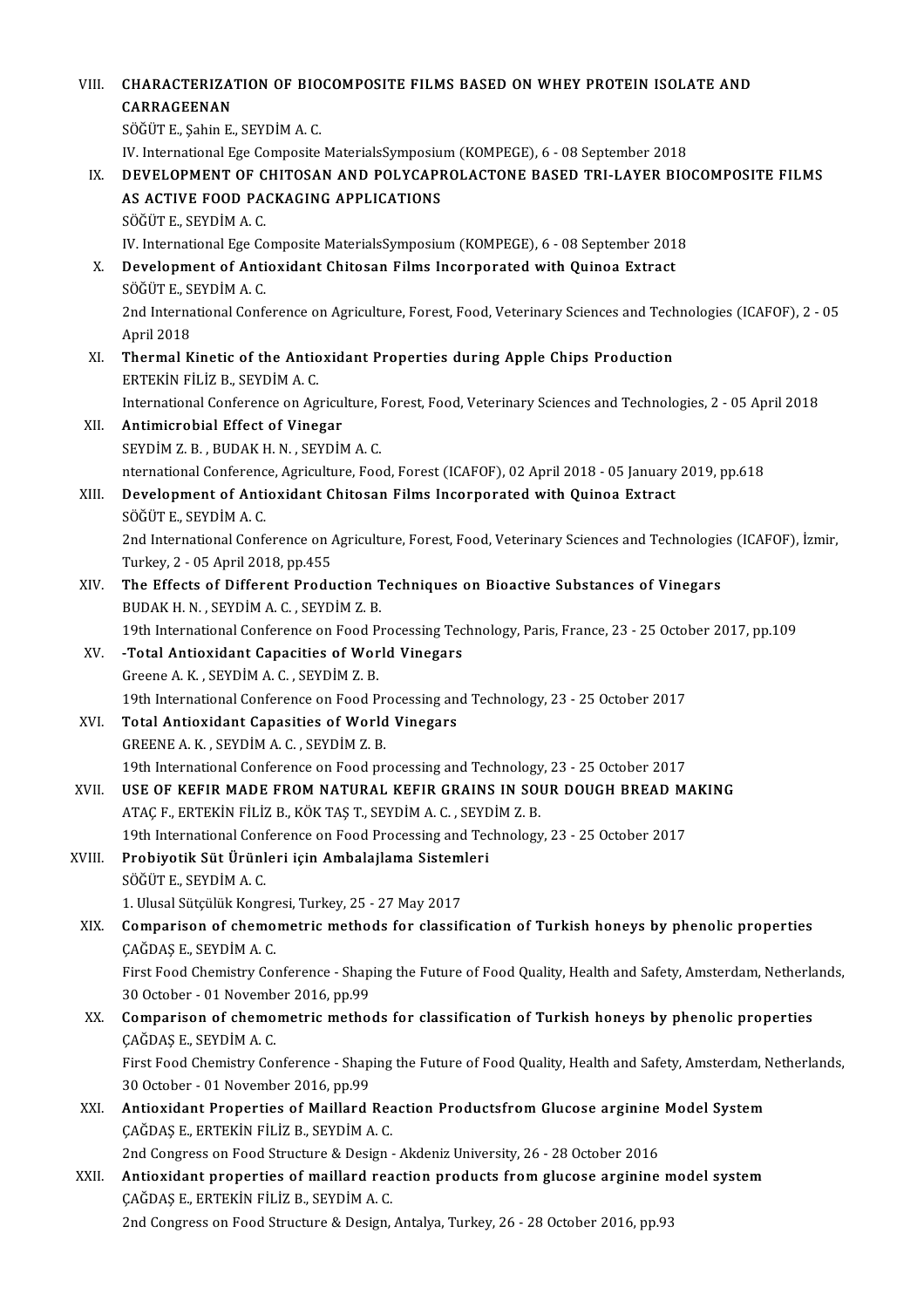| XXIII.  | Üzüm Çekirdeği Ekstraktının Kitosan FilmlerinÖzelliklerine Etkilerinin Belirlenmesi<br>ÇAĞDAŞ E., SEYDİM A. C.                                                                                       |
|---------|------------------------------------------------------------------------------------------------------------------------------------------------------------------------------------------------------|
|         | 12. Gida Kongresi, Turkey, 5 - 07 October 2016                                                                                                                                                       |
| XXIV.   | Effects of grape wine and apple cider vinegar on oxidative and antioxidative status in high<br>cholesterol fed rats 2016 158 160                                                                     |
|         | SEYDİM A.C., SEYDİM Z.B., KUMBUL DOĞUÇ D., SAVAŞ M.Ç., BUDAK H.N.                                                                                                                                    |
|         | The 20th International Conference, Boston, MA, USA, 22 - 23 September 2016, pp.158-160                                                                                                               |
| XXV.    | Effect of kefir on Fusobacterium nucleatum in potentially preventing intestinalcancer<br>Dibekçi M., ÇAĞDAŞ E., SEYDİM A. C., SEYDİM Z. B.                                                           |
|         | Functional and Medical Foods for Chronic Diseases: Bioactive Compounds and Biomarkers, 22 - 23 September<br>2016                                                                                     |
| XXVI.   | Effect of kefir on Fusobacterium nucleatum potentially causing intestinal cancer<br>SEYDİM Z.B., DİBEKÇİ M., ÇAĞDAŞ E., SEYDİM A.C.                                                                  |
|         | 20th International Conference of FFC - 8th International Symposium of ASFFBC, BOSTON, MA, United States Of                                                                                           |
|         | America, 22 - 23 September 2016, pp 117 119                                                                                                                                                          |
| XXVII.  | Effects of Grape Wine and Apple Cider Vinegar on Oxidative and Antioxidative Status in High                                                                                                          |
|         | <b>Cholesterol Fed Rats</b>                                                                                                                                                                          |
|         | SEYDİM A.C., SEYDİM Z.B., KUMBUL DOĞUÇ D., SAVAŞ M.Ç., BUDAK H.N.                                                                                                                                    |
|         | 20th International Conference on Functional and Medical Foods for Chronic Diseases: Bioactive Compounds and<br>Biomarkers, Boston, MA, United States Of America, 22 - 23 September 2016, pp.158-160  |
| XXVIII. | The Natural Probiotic Mine Kefir Grains                                                                                                                                                              |
|         | SEYDİM Z.B., ATILGAN S., KÖK TAŞ T., SEYDİM A.C.                                                                                                                                                     |
|         | Functional and Medical Foods for Chronic Diseases: Bioactive Compounds and Biomarkers, Boston, United States<br>Of America, 22 - 23 September 2016                                                   |
| XXIX.   | Polimer nanokompozitlerden nano materyallerin salınım mekanizması<br>ÇAĞDAŞ E., SEYDİM A. C.                                                                                                         |
|         | Uluslararası Katılımlı III. Ege Kompozit Malzemeler Sempozyumu, Turkey, 5 - 07 November 2015                                                                                                         |
| XXX.    | Sıvı karıştırma yöntemiyle hazırlanmış kitosan ve sikloolefin kopolimer bazlı kompozit filmlerin su<br>buharı geçirgenliklerinin ve optik özelliklerinin belirlenmesi                                |
|         | ÇAĞDAŞ E, SEYDİM A.C.                                                                                                                                                                                |
|         | Uluslararası Katılımlı III. Ege Kompozit Malzemeler Sempozyumu, Turkey, 5 - 07 November 2015                                                                                                         |
| XXXI.   | Antioxidative and Antimicrobial Properties of Grape Seed Powder Incorporated Poly Capro Lactone<br>Films                                                                                             |
|         | ÇAĞDAŞ E, SEYDİM A C                                                                                                                                                                                 |
| XXXII.  | Innovations in Food Packaging, Shelf Life and Food Safety, Munich, Germany, 15 - 17 September 2015<br>Antioxidative and antimicrobial properties of grape seed powder incorporated poly caprolactone |
|         | films<br>ÇAĞDAŞ E., SEYDİM A.C.                                                                                                                                                                      |
|         | Innovations in Food Packaging, Shelf Life and Food Safety, Munich, Germany, 15 - 17 September 2015                                                                                                   |
| XXXIII. | Elma cipsinin kalite ve antioksidan özellikleri üzerine farklı ambalaj kullanımının etkisi<br>ERTEKIN FILIZ B., SEYDIM A. C.                                                                         |
|         | Pamukkale Gıda Sempozyumu III, Kurutulmuş ve Yarı Kurutulmuş Gıdalar, Turkey, 13 - 15 May 2015, pp.196                                                                                               |
| XXXIV.  | Türkiye de Kültürü Yapılan Doğal Yenilebilir Mantarların Toplam Fenolik Miktarı ve Antioksidan<br>Aktivitelerinin Belirlenmesi                                                                       |
|         | MUSTAFA a , ÇAĞDAŞ E , SEYDİM A C.                                                                                                                                                                   |
|         | 5. Gıda Güvenliği Kongresi, Turkey, 7 - 08 May 2015                                                                                                                                                  |
| XXXV.   | Gıdalardaki patojen bakterilerin Floresan In Situ Hibridizasyonu FISH ile belirlenmesi<br>ÇAĞDAŞ E., SEYDİM A. C.                                                                                    |
|         | 5. Gıda Güvenliği Kongresi, Turkey, 7 - 08 May 2015                                                                                                                                                  |
| XXXVI.  | Çay poşetlerinde kullanılan filtre kağıtlarının güvenliği<br>DENİZ b., MERVE ö., ÇAĞDAŞ E., SEYDİM A.C.                                                                                              |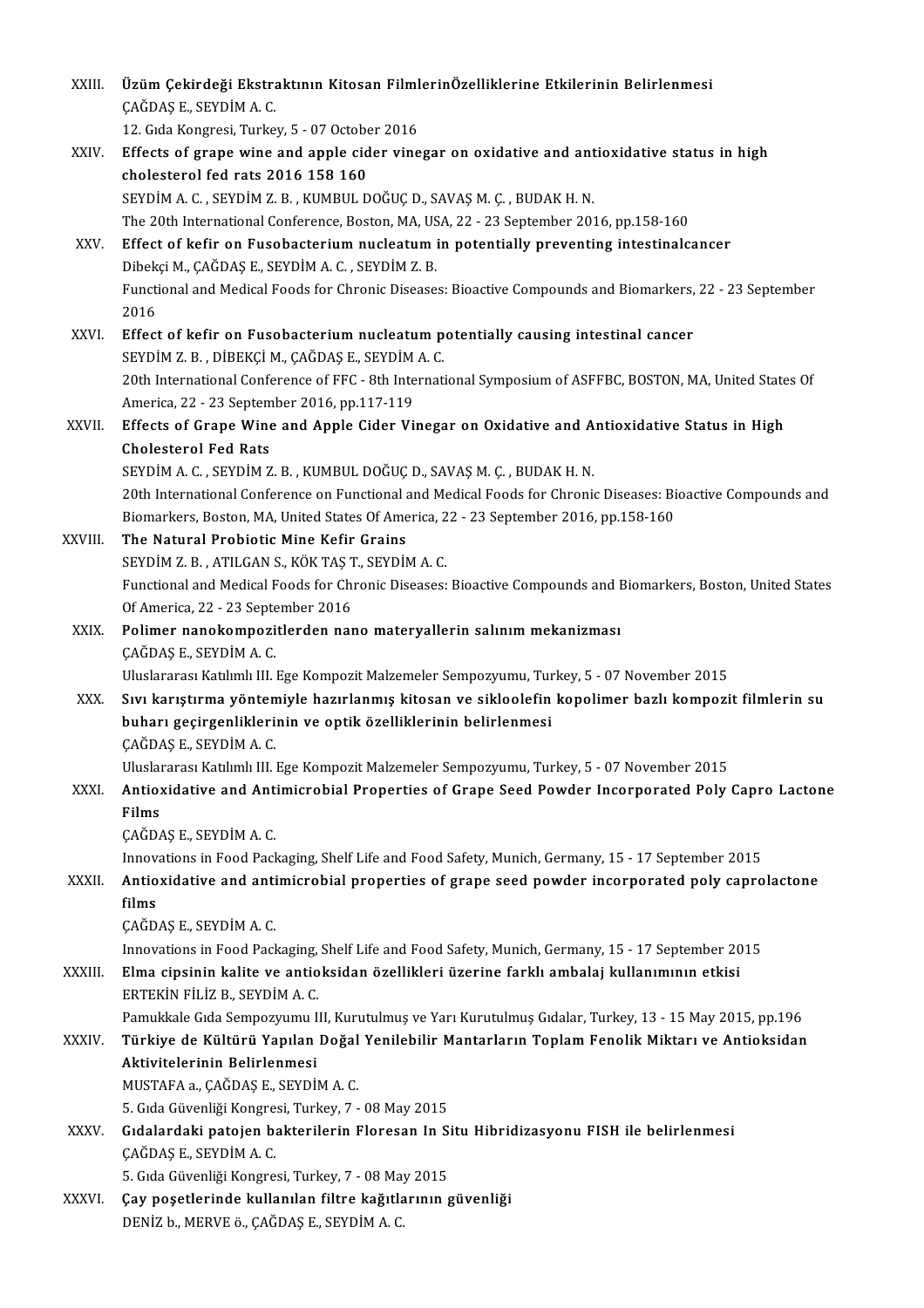5. Gıda Güvenliği Kongresi, Turkey, 7 - 08 May 2015<br>Farklı Kurutma Sısaklıkları ve Ekstraksiyan Tir

|               | 5. Gıda Güvenliği Kongresi, Turkey, 7 - 08 May 2015                                            |
|---------------|------------------------------------------------------------------------------------------------|
| <b>XXXVII</b> | Farklı Kurutma Sıcaklıkları ve Ekstraksiyon Tipinin Lactarious Delicious Türü Mantarların      |
|               | Antioksidan ve Fenolik Madde Miktarı Üzerine Etkisi                                            |
|               | mustafa a., ÇAĞDAŞ E., SEYDİM A.C.                                                             |
|               | İç Anadolu Bölgesi 2. Tarım ve Gıda Kongresi, Turkey, 28 - 30 April 2015                       |
| XXXVIII.      | Radio Frequency Applications in Food Industry                                                  |
|               | ÇAĞDAŞ E., SEYDİM A. C.                                                                        |
|               | Novel Approaches in Food Industry International Food Congress, 26 - 29 May 2014                |
| XXXIX.        | Effect of CO2 application in Lor cheese production                                             |
|               | BURÇIN f, CAĞDAŞ E, SEYDIM A.C.                                                                |
|               | IDF World Dairy Summit, 28 October - 01 November 2013                                          |
| XL.           | Gıda Güvenliğinde Yeni Bir Kavram Moleküler Hareketlilik                                       |
|               | ÇAĞDAŞ E., SEYDİM A.C.                                                                         |
|               | 4. Gıda Güvenliği Kongresi, Turkey, 14 - 15 May 2013                                           |
| XLI.          | Ozon Uygulamasının Çiğ Sütün Kimyasal Ve Mikrobiyal Kalitesi Üzerine Etkileri                  |
|               | AYKIN E, ÇAĞDAŞ E, SEYDİM A. C., SEYDİM Z. B.                                                  |
|               | Süt Endüstrisinde Yenilikçi Yaklaşımlar Sempozyumu, Turkey, 16 - 17 October 2012, vol.1        |
| XLII.         | Sülfonamitlerin Ters Faz Sıvı Kromatografi ve Yapay Sinir Ağları Yöntemi ile Analizi.          |
|               | SOFU A., ÇUBUK DEMİRALAY E., KADIPAŞAOĞLU F.Y., SEYDİM Z.B., SEYDİM A.C., KÖK TAŞ T.           |
|               | KROMATOGRAFİ2008., Turkey, 9 - 11 June 2008                                                    |
| XLIII.        | Effects of Different Precooling Treatments with Ozonated Water on the Quality of '0900 Ziraat' |
|               | <b>Sweet Cherry Fruit</b>                                                                      |
|               | Koyuncu M. A., SEYDİM A. C., DILMACUENAL T., SAVRAN H. E., TAS T.                              |
|               | 5th International Cherry Symposium, Bursa, Turkey, 6 - 10 June 2005, pp.831-836                |
| XLIV.         | 1-MCP uygulamasının Ticari Depolarda Muhafaza Edilen Elmaların Meyve Kalitesi ve Depolama      |
|               | Süresi Üzerine Etkisi                                                                          |
|               | KOYUNCU M. A., SEYDİM A. C., Savran E., DİLMAÇÜNAL T.                                          |
|               | V. Ulusal Bahçe Bitkileri Kongresi, Erzurum, Turkey, 4 - 07 September 2007, pp.87-93           |
|               |                                                                                                |

# Supported Projects

- I. ÖZGÜRN.,ALSANCAKG.,KİTİŞM.,YÜCELH.,SEYDİMZ.,TANERA.,AYR.,BORE.,SEYDİMA.C. ,ProjectSupported ÖZGÜR N., ALSANCAK G., KİTİŞ M., YÜCEL H., SEYDİM Z., TANER A., AY R., BOR E., SEYDİM A. C. , Project Suppo<br>by Higher Education Institutions, Jeotermal Enerji, Yeraltısuyu ve Mineral Kaynakları Araştırma ve Uygulama<br>Merkez ÖZGÜR N., ALSANCAK G., KİTİŞ M., YÜCEL H., SEYDİM Z., TANER A., AY R., BOR E., SEYDİM<br>by Higher Education Institutions, Jeotermal Enerji, Yeraltısuyu ve Mineral Kaynakları Araş<br>Merkezi ve Gözlemsel Öğrenci Araştırma Uygula by Higher Education Institutions, Jeotermal Enerji, Yeraltısuyu ve Mineral Kaynakları Araştırma ve Uygulama<br>Merkezi ve Gözlemsel Öğrenci Araştırma Uygulama Merkezi ve Mühendislik, 2004 - 2007<br>II. SEYDİM Z. B. , OKUR Ö., KA
- Merkezi ve Gözlemsel Öğrenci Araştırma Uygulama Merkezi ve Mühendislik, 2004 2007<br>SEYDİM Z. B. , OKUR Ö., KARAHAN A., SEYDİM A. C. , Project Supported by Higher Education Institutions, Gıda<br>İşletmeleri Atıklarına Ozon Uy

### Patent

I. SEYDİM A.C., Kefir üretimi için bir yöntem., Patent, CHAPTER A Human Needs, 2012

# **Citations**

- I. Total Citations (WOS): 1592<br>II. h-index (WOS): 15
- h-index (WOS): 15